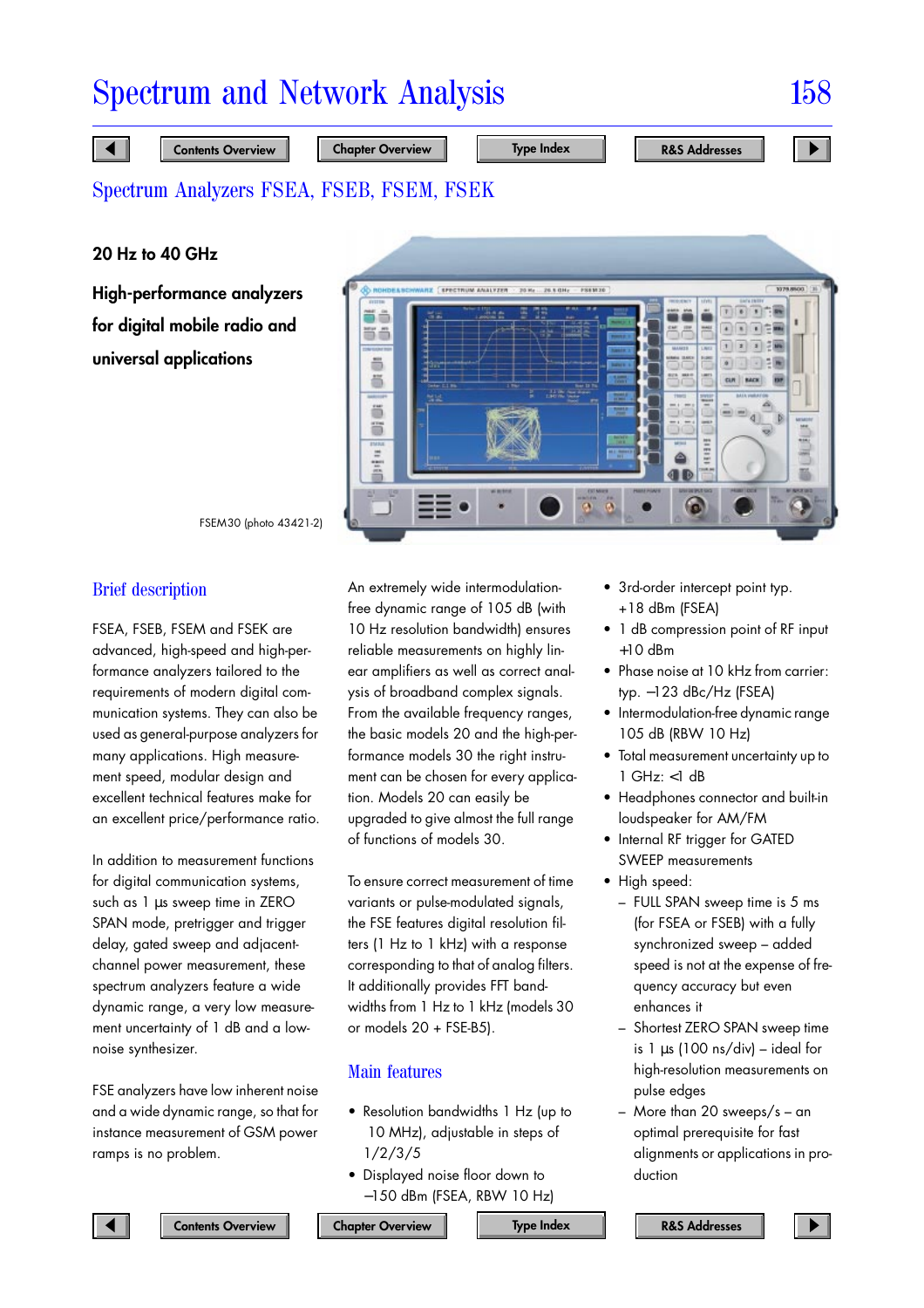## From AF to microwave

## FSEM or FSEK allow with option FSE-B21 **frequency range extension by means of external mixers**. Continuous automatic signal identification, which is used to suppress unwanted image frequency bands and mixture products, ensures fast and easy measurements. Due to the built-in diplexer, three-port as well as two-port mixers can be used.

The external mixer measurement function features great ease of operation:

- Definition of frequency range and harmonics by selection of a waveguide band
- Definition of all important parameters for each waveguide band separately
- Frequency-dependent consideration of mixer conversion loss
- Storage of parameters on hard disk

• Frequency range extension through external mixers up to 75 GHz with options FS-Z60 (40...60 GHz) and FS-Z75 (50...75 GHz)

#### Measurement functions

- Up to 8 markers
- Marker functions for the direct measurement of
	- phase noise and phase power density
	- NEXT MIN/PEAK, NEXT MIN/ PEAK RIGHT, NEXT MIN/PEAK LEFT
- Frequency counter with selectable resolution
- LOW NOISE, NORMAL and LOW DISTORTION modes to cater for low-intermodulation and low-noise operation
- Measuring curves printout in background operation or file saving in standard graphic formats
- Simultaneous display of four traces
- Selectable colour setup
- Numerous level and frequency lines
- Split-screen display with independ-

ent windows

- Frequency zoom
- Limit lines
- User-configurable menu and keyboard macros
- Adjacent-channel power measurement for up to 7 channels
- RMS detector

## **Operation**

A combination of hardkeys and softkeys makes for extremely fast and easy operation. The operating convenience based on a wide variety of evaluation routines and marker functions can be accessed via the menus. There are no complicated tree structures by using menus of lateral structure and fixed control keys. Complete setups and traces, limit lines as well as macros can be stored on the hard disk or on floppy disks.

## Overview of configurations and options

The analyzers of the FSE family are of modular design throughout. In the table below the right solution tailored to the needs of the various applications can be found.

| <b>Designation, characteristics (hardware)</b> | Type   | Order No.    |  |  |  |  |
|------------------------------------------------|--------|--------------|--|--|--|--|
| <b>7 GHz Frequency Extension</b>               | FSE-B2 | 1073.5040.02 |  |  |  |  |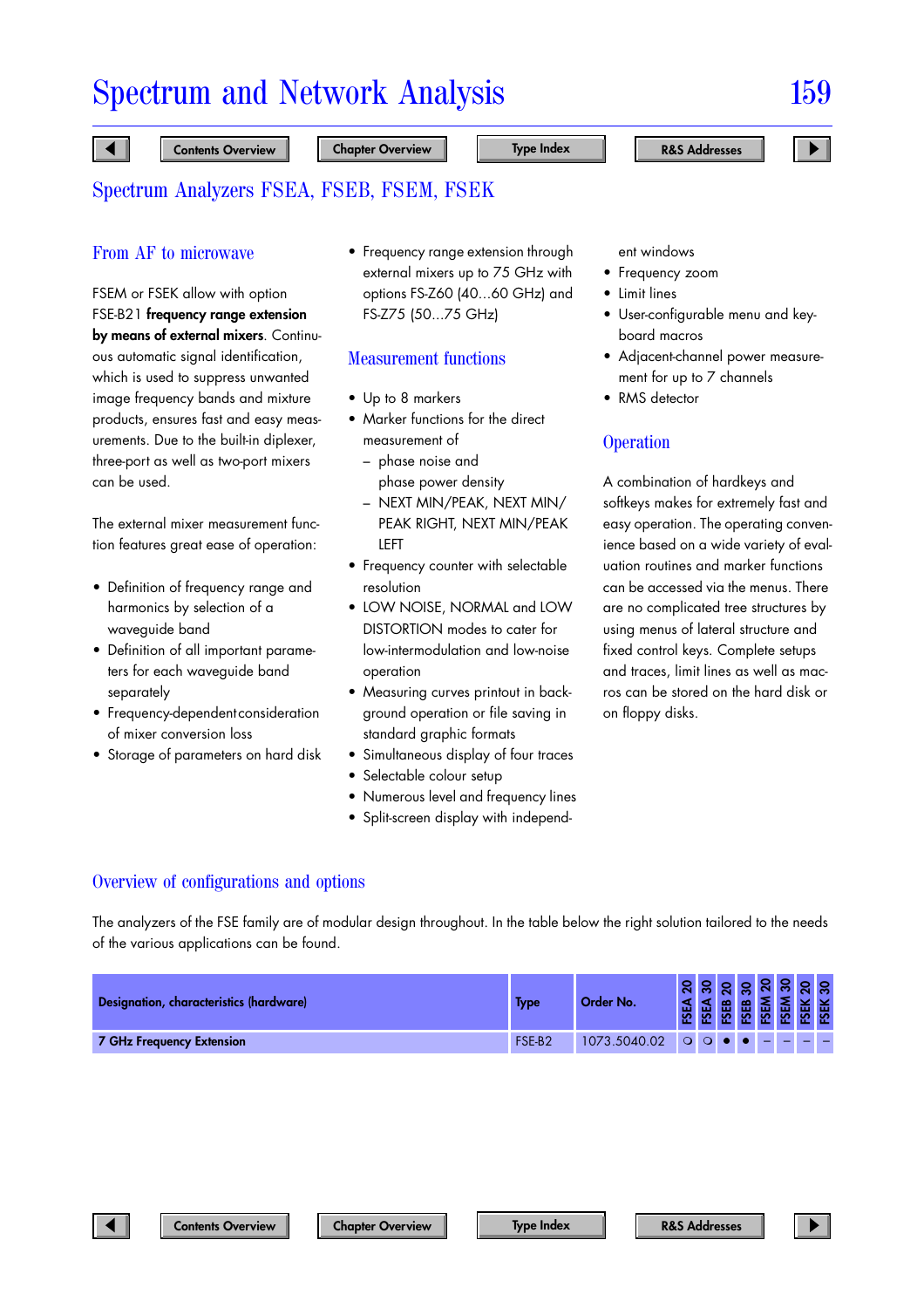| Designation, characteristics (hardware)                                   |                                                                                                                                                  | <b>Type</b>           | Order No.                                    | <b>A3S</b> | FSEA     | <b>SEB</b> | <b>GBS:</b> | <b>N3S:</b> | <b>SEM</b> | ຸລ<br><b>FSEK</b> | $\boldsymbol{50}$<br><b>FSEK</b> |
|---------------------------------------------------------------------------|--------------------------------------------------------------------------------------------------------------------------------------------------|-----------------------|----------------------------------------------|------------|----------|------------|-------------|-------------|------------|-------------------|----------------------------------|
| or adjacent-channel power of radio equipment                              | Low Phase Noise and OCXO Typ. phase noise only $-123$ dBc (BW = 1<br>Hz, at 10 kHz from carrier), ideal for measuring phase noise of oscillators | FSE-B4                | 1073.5396.02                                 | Q          |          |            |             |             |            | $\Omega$          |                                  |
| FFT Filter (1 Hz to 1 kHz)                                                |                                                                                                                                                  | FSE-B5                | 1073.5544.02                                 | $\circ$    |          | О          |             |             |            |                   |                                  |
| Vector Signal Analyzer Demodulation of digitally modulated signals        |                                                                                                                                                  |                       | 1066.4317.02                                 | $\Omega$   | $\Omega$ | $\Omega$   | $\Omega$    | $\Omega$    | $\circ$    | $\circ$ $\circ$   |                                  |
| Tracking Generator (9 kHz to 3.5 GHz)                                     |                                                                                                                                                  | FSE-B8                | 1066.4469.02                                 | $\circ$    | $\circ$  |            |             |             |            |                   |                                  |
| Tracking Generator with I/Q Modulator (9 kHz to 3.5 GHz)                  |                                                                                                                                                  |                       | 1066.4617.02                                 | $\circ$    | $\Omega$ |            |             |             |            |                   |                                  |
| <b>Tracking Generator</b> (9 kHz to $7$ GHz)                              |                                                                                                                                                  |                       | 1066.4769.02                                 |            |          | O          | О           |             |            |                   | $\circ$                          |
| Tracking Generator with I/Q Modulator (9 kHz to 7 GHz)                    |                                                                                                                                                  |                       | 1066.4917.02                                 |            |          | O          | Ω           |             |            |                   | O                                |
| Switchable Attenuator for Tracking Generators FSE-B8/9/10/11 (0 to 70 dB) |                                                                                                                                                  |                       | 1066.5065.02                                 | $\circ$    | $\circ$  | $\circ$    | O           |             |            |                   | $\circ$                          |
| 1-dB Attenuator                                                           | FSE-B131)                                                                                                                                        | 1119.6499.02          | $\circ$                                      | $\circ$    | $\circ$  | $\circ$    |             | $\circ$     |            | $\circ$           |                                  |
| <b>Controller</b> inclusive Mouse and Keyboard                            | FSE-B153                                                                                                                                         | 1073.5696.06          | $\circ$                                      | $\circ$    | $\circ$  | $\circ$    | $\circ$     | $\circ$     | $\circ$    | $\circ$           |                                  |
| <b>Ethernet Interface</b>                                                 | AUI connector, 15 poles<br>Thin-wire connector, BNC<br>RJ-45 connector (Twisted Pair)                                                            | FSE-B16 <sup>2)</sup> | 1073.5973.02<br>1073.5973.03<br>1073.5973.04 | $\circ$    | $\circ$  | $\circ$    | $\circ$     | $\circ$     | $\circ$    | $\circ$ $\circ$   |                                  |
| 2nd IEC/IEEE-Bus Interface                                                |                                                                                                                                                  | FSE-B172              | 1066.4017.02                                 | $\circ$    | $\circ$  | $\circ$    | $\circ$     | $\circ$     | $\circ$    | $\circ$           | $\circ$                          |
| <b>Exchangeable Hard Disk</b>                                             |                                                                                                                                                  | FSE-B183              | 1088.6993.02                                 | O          | Q        | $\Omega$   | $\circ$     | $\circ$     | $\circ$    | $\circ$           | $\circ$                          |
| 2nd Hard Disk to FSE-B18 (Firmware included)                              | <b>FSE-B19</b>                                                                                                                                   | 1088.7248.02          | $\circ$                                      | $\circ$    | $\circ$  | $\circ$    | $\circ$     | O           | $\circ$    | $\circ$           |                                  |
| <b>External Mixer</b>                                                     | <b>FSE-B21</b>                                                                                                                                   | 1084.7243.02          |                                              |            |          |            | $\circ$     | $\circ$     | $\circ$    | $\circ$           |                                  |
| <b>Increased Level Accuracy up to 2 GHz</b>                               | FSE-B223)                                                                                                                                        | 1073.5544.02          | $\circ$                                      | $\circ$    | $\circ$  | $\circ$    | $\circ$     | $\circ$     | $\circ$    | $\circ$           |                                  |
| <b>Broadband Output 741,4 MHz</b>                                         |                                                                                                                                                  |                       | 1088.7348.02                                 | $\circ$    | $\circ$  | $\circ$    | $\circ$     | $\circ$     | $\circ$    | $\circ$           | $\circ$                          |

1) In conjunction with option FSE-B22 only factory-fitted.

2) Options FSE-B16 and FSE-B17 require option FSE-B15.

3) Factory-fitted only.

| Designation, characteristics (software)                                                                                                                                                                                                                                  | <b>Type</b>    | Order No.    |                               |         |         |          |          |                   |     |
|--------------------------------------------------------------------------------------------------------------------------------------------------------------------------------------------------------------------------------------------------------------------------|----------------|--------------|-------------------------------|---------|---------|----------|----------|-------------------|-----|
| Application Firmware for mobile radio transmitter measurements to<br>GSM900 specs 11.20 (mobiles), GSM1800 and GSM1900                                                                                                                                                   | FSE-K10        | 1057.3092.02 |                               |         |         |          |          | $\Omega$          | - റ |
| Application firmware for mobile radio transmitter measurements to<br>GSM900 specs 11.20 (BTS), GSM1800 and GSM1900                                                                                                                                                       | <b>FSE-K11</b> | 1057.3392.02 |                               |         |         |          | $\Omega$ | $\Omega$ $\Omega$ |     |
| Noise Measurement Software Noise figure or noise temperature measure-<br>ment (Y-factor method) from 100 kHz, 2nd-stage correction, measure-<br>ments on frequency converters, editor for ENR tables, consideration of<br>isolator/cable attenuation, runs under Windows | $FS-K3$        | 1057.3028.02 | $\overline{Q}$ $\overline{Q}$ | $\circ$ | $\circ$ | $\Omega$ | $\circ$  | $\circ$ $\circ$   |     |
| Phase noise measurement software: Easy to use phase noise measure-<br>ments, measurement of residual FM an PM, logarithmic plot over 8 dec-<br>ades, runs under Windows                                                                                                  | FSE-K4         | 1108.0088.02 | $\circ$ $\circ$               |         | QQQ     |          | $\Omega$ | $\Omega$ $\Omega$ |     |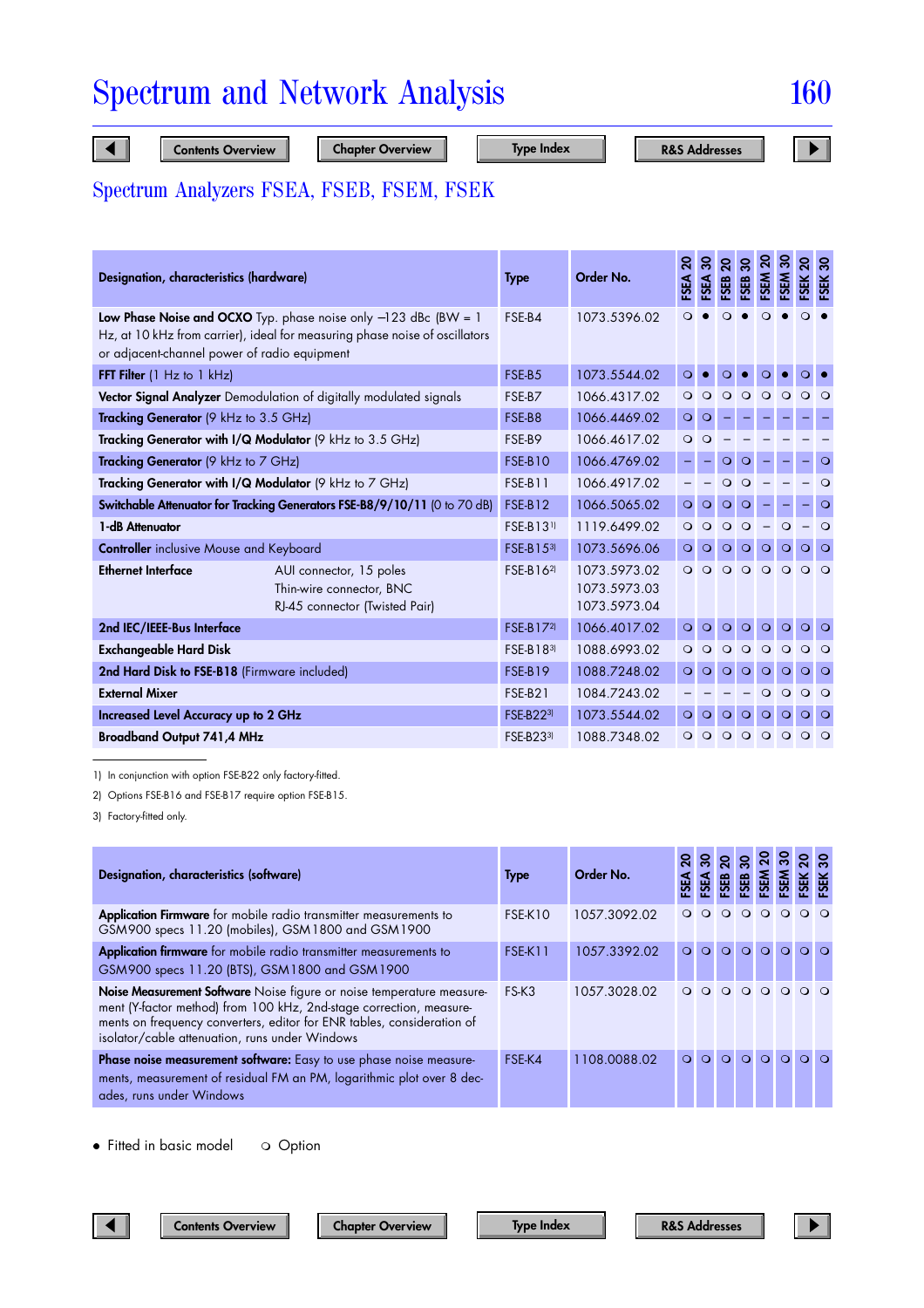# Model-dependent specifications in brief

| <b>Frequency</b>                                                                                                                                                                            | FSEA20                                           | <b>FSEA30</b>                                                                                                                                         | FSEB <sub>20</sub>                                    | FSEB <sub>30</sub>                                                   | FSEM <sub>20</sub>                               | FSEM <sub>30</sub>                                                      | FSEK20                                                                                                          | FSEK30                                                       |
|---------------------------------------------------------------------------------------------------------------------------------------------------------------------------------------------|--------------------------------------------------|-------------------------------------------------------------------------------------------------------------------------------------------------------|-------------------------------------------------------|----------------------------------------------------------------------|--------------------------------------------------|-------------------------------------------------------------------------|-----------------------------------------------------------------------------------------------------------------|--------------------------------------------------------------|
| Frequency range                                                                                                                                                                             | 9 kHz to<br>3.5 GHz                              | 20 Hz to<br>3.5 GHz                                                                                                                                   | 9 kHz to<br>7 GHz                                     | 20 Hz to<br>7 GHz                                                    | 9 kHz to<br>26.5 GHz                             | 20 Hz to<br>26.5 GHz                                                    | 9 kHz to<br>40 GHz                                                                                              | 20 Hz to<br>40 GHz                                           |
| Refer. frequency (aging)<br>With option FSE-B4                                                                                                                                              | $2 \times 10^{-7}$ /year -                       | $1 \times 10^{-6}$ /year $2 \times 10^{-7}$ /year $1 \times 10^{-6}$ /year $2 \times 10^{-7}$ /year $1 \times 10^{-6}$ /year $2 \times 10^{-7}$ /year | $2 \times 10^{-7}$ /year -                            |                                                                      | $2 \times 10^{-7}$ /year -                       |                                                                         | $1 \times 10^{-6}$ /year $2 \times 10^{-7}$ /year<br>$2 \times 10^{-7}$ /year                                   | $\overline{\phantom{0}}$                                     |
| Spectral purity<br>SSB phase noise, referred to 1 Hz bandwidth, f ≤500 MHz<br>$100$ Hz <sup>1</sup><br>$1$ kHz <sup>1</sup><br>$10$ kHz <sup>1</sup><br>$100$ kHz <sup>2)</sup><br>1 $MHz2$ | $<-85$ dBc<br><-95 dBc<br><-119 dBc<br><-135 dBc | <–87 dBc<br>$<-107$ dBc<br><-120 dBc<br><-119 dBc<br>$<-138$ dBc                                                                                      | <-79 dBc<br><-90 dBc<br>$<-113$ dBc<br><-129 dBc      | $<-81$ dBc<br><–100 dBc<br><–114 dBc<br><-113 dBc<br><–132 dBc       | <-79 dBc<br><-90 dBc<br><-113 dBc<br><-129 dBc   | <-81 dBc<br><–100 dBc<br><–114 dBc<br><–113 dBc<br><–132 dBc            | <-79 dBc<br><-90 dBc<br>$<-113$ dBc<br><-129 dBc                                                                | <-81 dBc<br><-100 dBc<br><–114 dBc<br><-113 dBc<br><-132 dBc |
| Resolution bandwidths<br>3 dB bandwidths<br>Steps<br>Shape factor 60 : 3 dB                                                                                                                 | 10 Hz to<br>10 MHz<br>1/2/3/5<br>$<$ 15          | 1 Hz to<br>10 MHz<br>1/2/3/5<br>< 12                                                                                                                  | 10 Hz to<br>10 MHz<br>1/2/3/5<br>$<$ 15               | 1 Hz to<br>10 MHz<br>1/2/3/5<br><12                                  | 10 Hz to<br>10 MHz<br>1/2/3/5<br>$<$ 15          | 1 Hz to<br>10 MHz<br>1/2/3/5<br><12                                     | 10 Hz to<br>10 MHz<br>1/2/3/5<br>$<$ 15                                                                         | 1 Hz to<br>10 MHz<br>1/2/3/5<br><12                          |
| (1 kHz to 2 MHz)<br>Video bandwidths<br>Steps                                                                                                                                               | 1 Hz to<br>10 MHz<br>1/2/3/5                     | 1 Hz to<br>10 MHz<br>1/2/3/5                                                                                                                          | 1 Hz to<br>10 MHz<br>1/2/3/5                          | 1 Hz to<br>10 MHz<br>1/2/3/5                                         | 1 Hz to<br>10 MHz<br>1/2/3/5                     | 1 Hz to<br>10 MHz<br>1/2/3/5                                            | 1 Hz to<br>10 MHz<br>1/2/3/5                                                                                    | 1 Hz to<br>10 MHz<br>1/2/3/5                                 |
| Level                                                                                                                                                                                       |                                                  |                                                                                                                                                       |                                                       |                                                                      |                                                  |                                                                         |                                                                                                                 |                                                              |
| <b>Displayed noise floor</b> , average level in dBm (10 Hz bandwidth, 0 dB RF attenuation,VBW = 1 Hz, no signal at RF input)<br>20 Hz                                                       |                                                  | -80                                                                                                                                                   | —                                                     | -74                                                                  | —                                                | <−74                                                                    |                                                                                                                 | <−74                                                         |
| 1 kHz<br>10 kHz<br>100 kHz<br>1 MHz                                                                                                                                                         | -90<br>$-110$<br><–130,                          | $-110$<br>$-125$<br>$-135$<br>$<-145$ ,                                                                                                               | $\overline{\phantom{0}}$<br>-84<br>$-104$<br>$<-125,$ | $-104$<br>-119<br>$-129$<br><-142                                    | —<br><−84<br><–104<br><-124,                     | <–104<br><-119<br><–129<br><–142,                                       | —<br><−84<br><–104<br><-124,                                                                                    | <–104<br><-119<br><–129<br><–142,                            |
| 10 MHz to 3.5/6 GHz<br>6 GHz to 7 GHz                                                                                                                                                       | $typ - 135$<br>$<-145,$<br>typ. -150             | $typ. -150$<br>$<-145,$<br>$typ. -150$                                                                                                                | typ. $-130$<br><-142,<br>typ. $-147$<br>$<-139$       | typ. $-145$<br><–142,<br>typ. $-147$<br><–139                        | $typ. -129$<br><–138,<br>$typ. -140$<br>$<-135,$ | typ. $-145$<br><–138,<br>typ. $-140$<br><–135,                          | $typ. -129$<br><–138,<br>$typ. -140$<br>$<-135,$                                                                | typ. -145<br><–138,<br>$typ. -140$<br><–135,                 |
| 7 GHzto 18 GHz                                                                                                                                                                              |                                                  |                                                                                                                                                       |                                                       |                                                                      | $typ. -138$<br><–138,                            | typ. -138<br><–138,                                                     | $typ. -138$<br><–138,                                                                                           | $typ. -138$<br><–138,                                        |
| 18 GHz to 26.5 GHz                                                                                                                                                                          |                                                  |                                                                                                                                                       |                                                       |                                                                      | $typ. -140$<br><–135,<br>$typ. -138$             | $typ. -140$<br><–135,<br>typ. -138                                      | $typ. -140$<br><–135,<br>$typ. -138$                                                                            | $typ. -140$<br><–135,<br>$typ. -138$                         |
| 26.5 GHz to 30 GHz                                                                                                                                                                          |                                                  |                                                                                                                                                       |                                                       |                                                                      |                                                  |                                                                         | <-120,<br>typ. -125                                                                                             | <–120,<br>$typ. -125$                                        |
| 30 GHz to 40 GHz                                                                                                                                                                            |                                                  |                                                                                                                                                       |                                                       |                                                                      |                                                  |                                                                         | <–116,<br>$typ. -122$                                                                                           | <–116,<br>typ. –122                                          |
| Max. dynamic range<br>Displayed noise floor<br>at 1 dB compression                                                                                                                          | 155 dB                                           | 10 Hz bandwidth 1 Hz bandwidth 10 Hz bandwidth 1 Hz bandwidth 10 Hz bandwidth 1 Hz bandwidth<br>165 dB                                                | 152 dB                                                | 162 dB                                                               | 150 dB                                           | 160 dB                                                                  | 10 Hz bandwidth 1 Hz bandwidth<br>150 dB                                                                        | 160 dB                                                       |
| Max. intermodulation-free range<br>50 MHz to 3.5/7 GHz 105 dB<br>100 MHz to 26.5 GHz                                                                                                        | $\overline{\phantom{0}}$                         | 115dB                                                                                                                                                 | 105 dB                                                | 115dB                                                                | 103 dB                                           | 112dB                                                                   | 103 dB                                                                                                          | 112dB                                                        |
| <b>Total measurement uncertainty</b> (0 to 50 dB below reference level, span/RBW <100, rss 95% reliability)<br><1 GHz<br>1 GHz to 3,5/7 GHz                                                 |                                                  |                                                                                                                                                       |                                                       | <1 dB<br>$<$ 1,5 dB                                                  |                                                  |                                                                         |                                                                                                                 |                                                              |
| Intermodulation<br>3rd-order intermod<br>intermodulation-free<br>dynamic range, level 2 $\times$<br>$-20$ dBm, $\Delta f > 5 \times RBW$<br>or 10 kHz, whichever is<br>the greater value    |                                                  | >64 dBc for f >50 MHz (T.O.I.<br>$>12$ dBm,<br>typ. $18$ dBm)                                                                                         |                                                       | $>70$ dBc for $f > 150$ MHz<br>$(T.O.I. ≥ 15$ dBm,<br>typ. $20$ dBm) |                                                  |                                                                         | $>74$ dBc for $f > 100$ MHz<br>>60 dBc for f >7 GHz<br>$(T.O.I. ≥ 17 dBm, typ. 22 dBm, > 10 dBm for f > 7 GHz)$ |                                                              |
| Intermodulation-free range<br>at –40 dBm mixer level<br>Intercept point k2 (dBm)                                                                                                            |                                                  | >25, typ. >40 for f<50 MHz,<br>>45, typ. >50 for f >50 MHz                                                                                            |                                                       |                                                                      | 105 dB                                           | $>25$ for f < 150 MHz, $>35$ typ.<br>$>40$ for f $>150$ MHz, $>45$ typ. |                                                                                                                 |                                                              |

1) Models 20: valid for span ≤50 kHz, RBW <1 kHz.

2) Valid for span >100 kHz.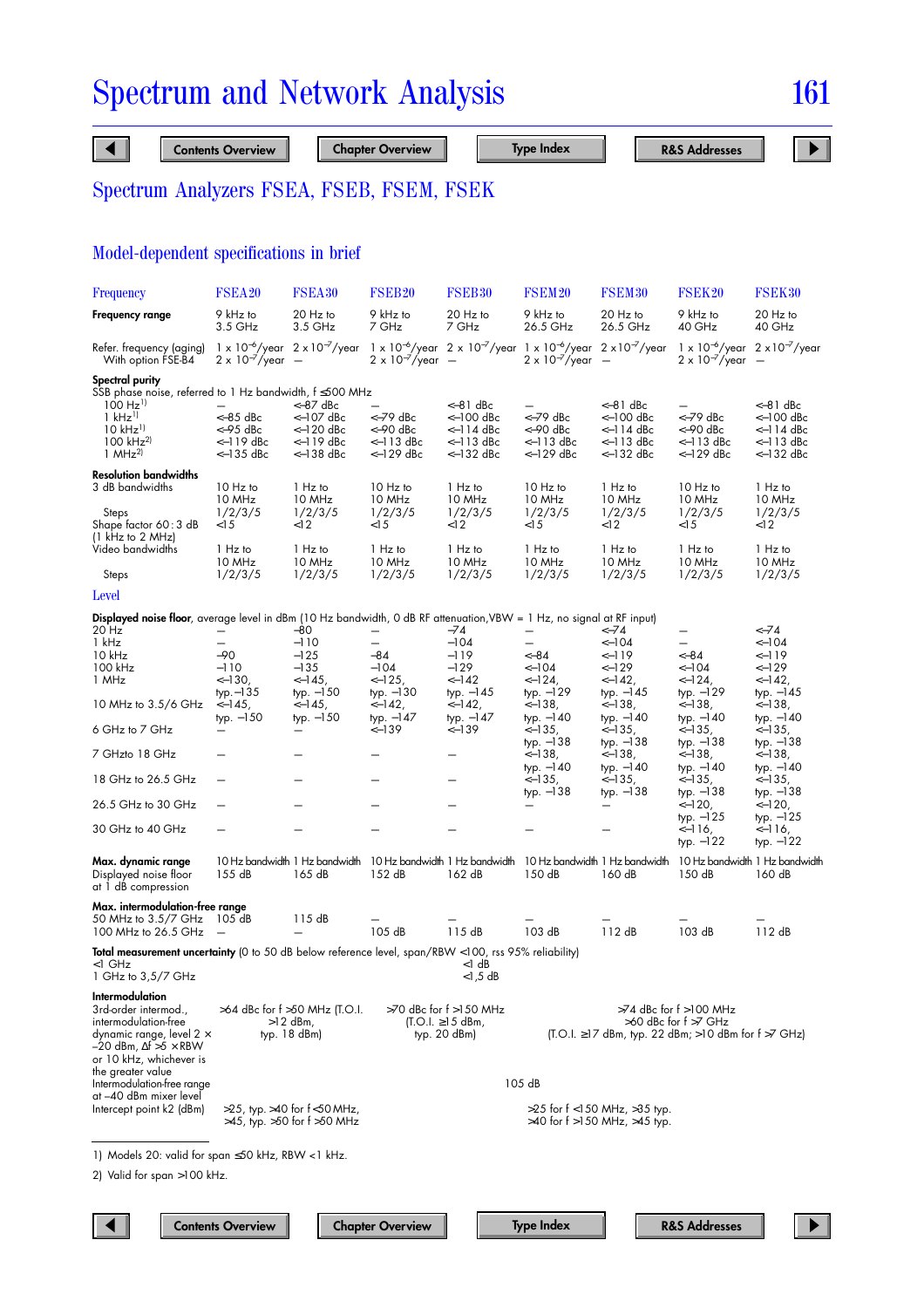#### Common specifications in brief

#### **Frequency**

Frequency display with marker<br>Resolution 0.1 Hz to 10 Frequency counter measures the marker frequency<br>Resolution measures the marker selectable Display range of frequency axis Sweep time

**Level**<br>Display range Max. input level RF attenuation 0 dB/≥10 dB DC voltage 0 V<br>CW RF power 20 Pulse spectral density<br>Max. pulse energy (10 µs)

Max. pulse voltage<br>(RF attenuation  $\geq 10$  dB) 1 dB compression of input mixer (0 dB RF attenuation) +10 dBm nominal Max. harmonics suppression Level display Trace 500 × 400 pixels (one diagram)<br>
Log level axis 10 to 200 dB in 10 dB steps Log level axis 10 to 200 dB in 10 dB steps<br>Linear level axis 10% of reference level per le

Setting range of reference level Linear level display 7 nV to 7.07 V in 1% steps<br>Units of level axis dBm, dBµV, dBµA, dBpW (k

Pulse amplitude accuracy (single pulses)  $\begin{array}{rcl} \texttt{Bandwidth} < & 1 \texttt{ MHz} \\ \texttt{21 MHz} \end{array}$ 

#### **Trigger function**

Trigger **free run, line, video, RF, external** Delayed sweep<br>Trigger source Delayed sweep time Gated sweep<br>Trigger source Trigger source external, RF level<br>Gate delay external, RF level Gate delay 1 µs to 100 s<br>Gate length 1 µs to 100 s,

0.1 Hz to 10 kHz (depending on span) 0.1 Hz to 10 kHz (selectable)<br>0 Hz, 10 Hz to full span

Display range 0 Hz 1 µs to 2500 s<br>≥10 Hz 5 ms to 16000 s  $210 \text{ Hz}$  5 ms to 16000 s<br>Picture refresh rate  $>20$  updates/s with 1 trace >20 updates/s with 1 trace >15 updates/s with 2 traces Sampling rate 50 ns (20 MHz A/D converter) Sweep trigger free run, single, line, video, gated, delayed, external Zero span and additionally pretrigger, posttrigger, trigger delay

noise floor displayed to 30 dBm

20 dBm (= 0.1 W)/30 dBm (= 1 W)<br>97 dBuV/MHz 1 mWs/FSEM/K: 0.5 mWs (RF attenuation ≥10 dB)

FSEA/B: 150 V, FSEM/K: 50 V

10% of reference level per level division, 10 divisions

Log level display −130 to +30 dBm in 0.1 dB steps<br>Linear level display 7 nV to 7.07 V in 1% steps dBm, dBµV, dBµA, dBpW (log level display); mV, uV, mA, uA, pW, nW (linear level display)

2 dB nominal

Trigger source free run, line, external, video<br>Delay time 100 ns to 10 s, 1 µs  $100$  ns to  $10$  s,  $1 \mu s$ <br>2  $\mu s$  to  $1000 s$ 

 $1 \mu s$  to 100 s, resolution 1  $\mu s$ 

#### **Demodulation**

Modulation modes AM and FM Marker stop time

#### **External Mixer FSE-B21**

LO output/IF input<br>(front panel) (front panel) SMA female, 50 Ω<br>LO signal 5.2 GHz to 15.2 G LO signal 7.5 GHz to 15.2 GHz IF signal<br>Full level Level measurement uncertainty  $\lt$  1 dB<br>put (front panel) SMA female, 50  $\Omega$ IF input (front panel) SMA female<br>Frequency 741 4 MHz Frequency<br>Full level Level measurement uncertainty

#### **Inputs and outputs (front panel)**  $RF$  input  $N$  female, 50  $\Omega$  (FSEA/FSEB), Micro-

VSWR (RF attenuation >10 dB),  $f < 3.5$  GHz  $< 1.5$ 

Power supply and coding connector for antennas etc (antenna code) 12-contact Tuchel connector Supply voltages ±10 V, max. 100 mA, ground

# **Inputs and outputs (rear panel)**

Reference frequency Output, usable as input BNC female 10 MHz,

Mouse interface entity of the PS/2-compatible<br>Plotter<sup>1)</sup> wia IEC/IEEE bus Plotter<sup>1)</sup> via IEC/IEEE bus or RS-232-C, HP-GL<br>Printer interface parallel (Centronics) or serial IRS-232-C Printer interface parallel (Centronics) or serial (RS-232-C) Keyboard connector 5-contact female for MF2 keyboard Connector for external monitor (VGA)15-contact female

## **General data**<br>Display (640 × 480)

Mass memory<br>Power supply, AC

Power consumption 170 to 230 VA (depending on model) Dimensions ( $\dot{W} \times H \times D$ ; 5 HU) Models 20 435 mm × 236 mm × 460 mm Models 30 435 mm × 236 mm × 570 mm

Audio output loudspeaker and headphones output<br>Marker stop time lower to 100 ms to 60 s

+15.5 dBm ±3 dB<br>741.4 MHz –20 dBm<br><1 dB –20 dBm<br><1 dB

wave Adapter System (FSEM/K)

Attenuator 0 to 70 dB, selectable in 10 dB steps +15 V/−12.6 V (DC) and ground, ≥150 mA

> jack, adjustable up to  $1.5$  V  $(Z_{\text{in}} = 10 \Omega)$

BNC female 50  $Ω$ , bandwidth >1 kHz or resolution bandwidth Level 0 dBm at reference level, mixer level >−60 dBm Video output BNC female 50  $\Omega$ , 0 to 1 V (open-circuit voltage)

10 dBm nominal Input  $1/$ .../16 MHz, >0 dBm into 50  $\Omega$ Sweep output BNC female, 0 to 10 V, proportional to displayed frequency Noise source connector BNC female, 0/28 V, switch-selected<br>
Ext. trigger/gate input BNC, -5/+5 V, adjustable Ext. trigger/gate input BNC, −5/+5 V, adjustable<br>IEC/IEEE-bus control interface to IEC625-2 (IEEE interface to IEC625-2 (IEEE488.2), Command set SCPI 1994.0 Serial interface RS-232 interface (COM1 and COM2), 9-contact female connectors 25-contact Cannon female

24 cm colour LCD (9.5")

 $3\frac{1}{2}$ ", 1.44 MByte; hard disk 100 to 120 V: 50 Hz to 400 Hz 200 to 240 V: 50 Hz to 60 Hz

 $21.5$  to  $25.8$  kg (depending on

model)